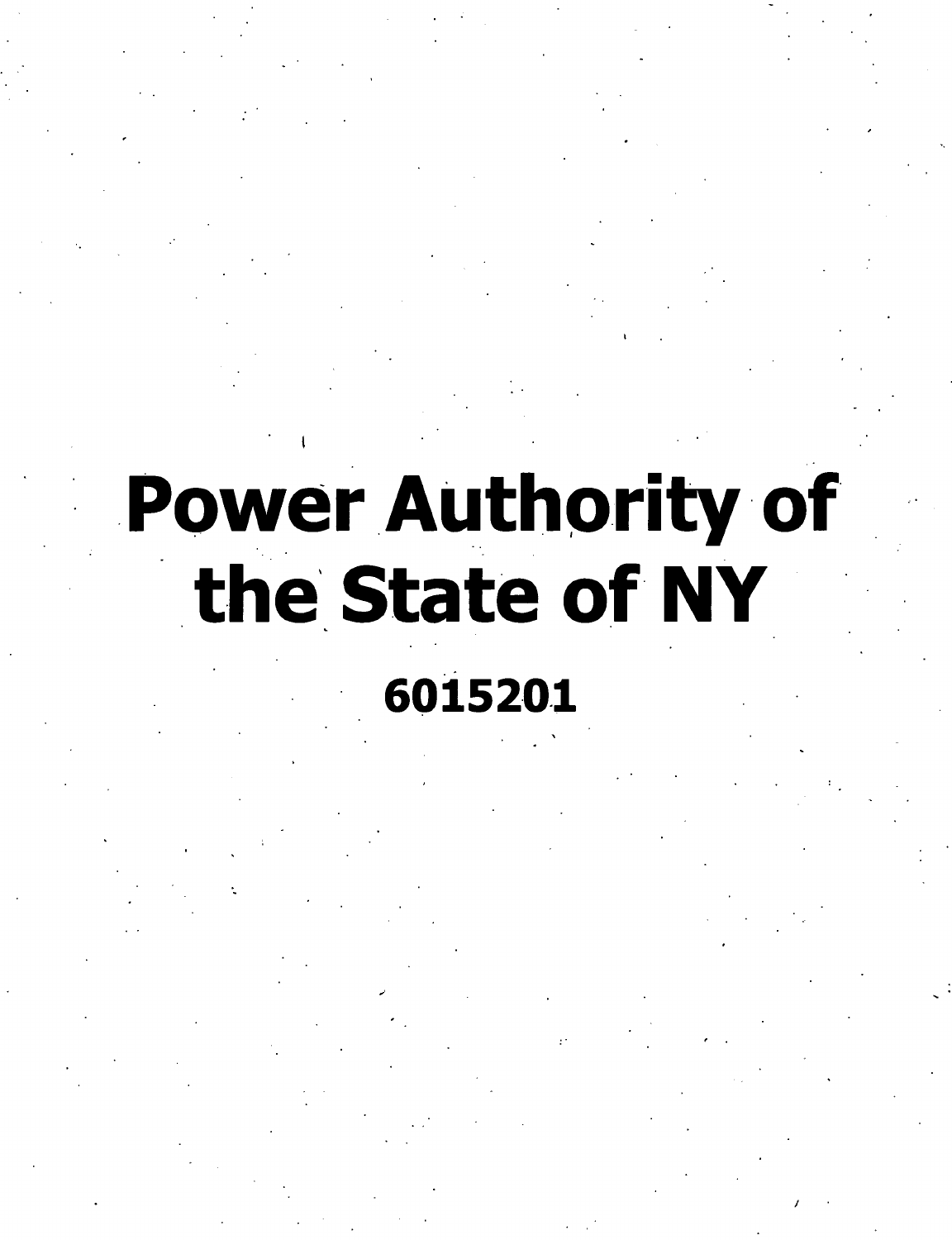#### **FORM B**

## New York State Consultant Services **Contractor's Annual Employment Report** Report Period: **April 1, 2019 to March 31, 2020**

| <b>Contracting State Agency Name:</b>                                                                                                                                                                                                          |                                            |  |  |
|------------------------------------------------------------------------------------------------------------------------------------------------------------------------------------------------------------------------------------------------|--------------------------------------------|--|--|
| <b>Contract Number:</b><br>PAIZOSAA                                                                                                                                                                                                            | <b>Agency Business Unit:</b>               |  |  |
| Agency Department ID: $\left(0015\right)$<br>Contract Term: 2/18/200 2/27/21<br><b>Contractor Name: New York State Technology Enterprise Corporation (NYSTEC)</b><br>Contractor Address: 99 Otis Street, 2 <sup>nd</sup> Floor, Rome, NY 13441 |                                            |  |  |
| Description of Services Being Provided:<br>Private LTE Pilot Implementation Luppat Jerus.                                                                                                                                                      |                                            |  |  |
| Scope of Contract (Choose one that best fits):                                                                                                                                                                                                 |                                            |  |  |
| Research<br>Evaluation<br>$\Box$ Analysis                                                                                                                                                                                                      | Training                                   |  |  |
| Data Processing<br>$\boxtimes$ Other IT consulting<br><b>Computer Programming</b>                                                                                                                                                              |                                            |  |  |
| <b>Architect Services</b><br>Engineering                                                                                                                                                                                                       | Surveying<br><b>Environmental Services</b> |  |  |
| $\Box$ Health Services<br>$\Box$ Mental Health Services                                                                                                                                                                                        |                                            |  |  |
| Auditing<br>Accounting<br>Paralegal                                                                                                                                                                                                            | <b>Other Consulting</b><br>Legal           |  |  |

| <b>Employment Category</b>                                    | <b>Number of</b><br><b>Employees</b> | Number of hours to be<br>worked | <b>Amount Payable Under</b><br>the Contract |
|---------------------------------------------------------------|--------------------------------------|---------------------------------|---------------------------------------------|
| 11-3021.00 Computer and<br><b>Information Systems Manager</b> |                                      | ZZO.25                          | 42,760.51                                   |
|                                                               |                                      |                                 |                                             |
| Total this page                                               |                                      | 220.25                          | \$42,760.51                                 |
| <b>Grand Total</b>                                            |                                      | 220.25                          | 842,76.51                                   |

Name of person who prepared this report; **Michael J. Tallman**

**Title: Contracts Manager Preparer's Signature:**

Michel Jul z **Phone #: 315-334-7843 mtallman@nvstec.com**

Date Prepared: **5/12/2020** (Use additional pages, if necessary) example the contract of the Page 1 of 1

 $TM0739$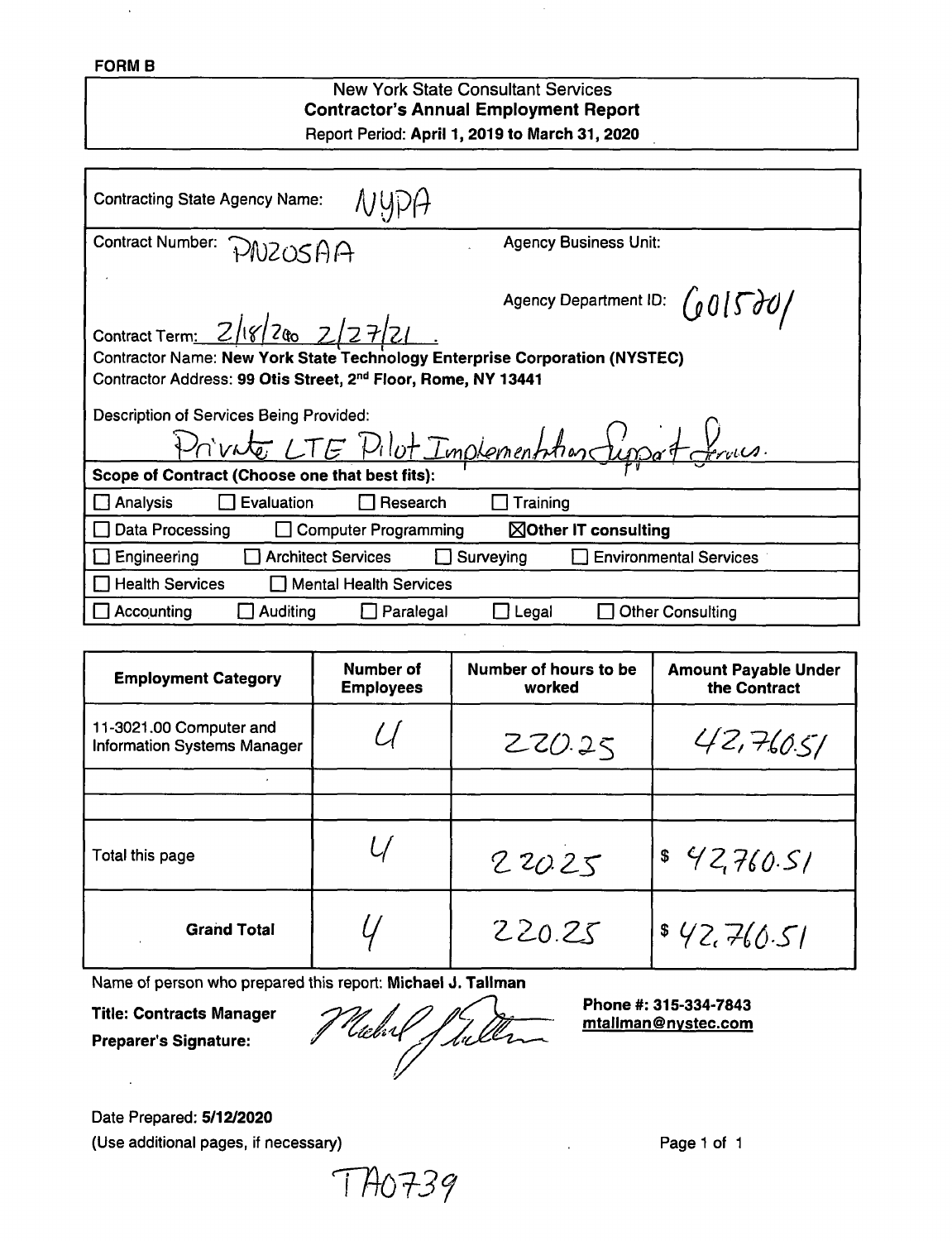#### **FORMB**

# New York **State** Consultant Services **Contractor's Annual Employment Report** Report Period: **April 1,2019 to March 31, 2020**

| <b>Contracting State Agency Name:</b><br>NUPA                                                                                                                  |  |  |  |
|----------------------------------------------------------------------------------------------------------------------------------------------------------------|--|--|--|
| Contract Number: $4500305804$<br><b>Agency Business Unit:</b>                                                                                                  |  |  |  |
| Agency Department ID: (015201<br>Contract Term: $\frac{Z}{6}$ /19 to $\frac{Z}{5}$ / $\frac{Z}{6}$                                                             |  |  |  |
| <b>Contractor Name: New York State Technology Enterprise Corporation (NYSTEC)</b><br>Contractor Address: 99 Otis Street, 2 <sup>nd</sup> Floor, Rome, NY 13441 |  |  |  |
| Description of Services Being Provided:<br>Wreless Backbone Program Prelim Desgn                                                                               |  |  |  |
| Scope of Contract (Choose one that best fits):                                                                                                                 |  |  |  |
| Evaluation<br>$\Box$ Analysis<br>Research<br>Training                                                                                                          |  |  |  |
| Data Processing<br>⊠Other IT consulting<br><b>Computer Programming</b><br>$\mathbf{1}$                                                                         |  |  |  |
| $\Box$ Surveying<br>$\Box$ Engineering<br><b>Architect Services</b><br><b>Environmental Services</b>                                                           |  |  |  |
| <b>Health Services</b><br><b>Mental Health Services</b>                                                                                                        |  |  |  |
| Accounting<br><b>Auditing</b><br><b>Other Consulting</b><br>Paralegal<br>Legal                                                                                 |  |  |  |
|                                                                                                                                                                |  |  |  |

| <b>Employment Category</b>                                    | Number of<br><b>Employees</b> | Number of hours to be<br>worked | <b>Amount Payable Under</b><br>the Contract |
|---------------------------------------------------------------|-------------------------------|---------------------------------|---------------------------------------------|
| 11-3021.00 Computer and<br><b>Information Systems Manager</b> |                               | 1,078.25                        | 3197,543.21                                 |
|                                                               |                               |                                 |                                             |
| Total this page                                               |                               | 1,078.25                        | 8197,543.21                                 |
| <b>Grand Total</b>                                            | Χ                             | 1,078.25                        | 8197,543.21                                 |

Name of person who prepared this report: **Michael J. Tallman**

**Title: Contracts Manager**

**Preparer's Signature:**

*Zubrit ffulle* mtallman@nystec.com

**Phone #: 315-334-7843**

Date Prepared: **5/12/2020**

(Use additional pages, if necessary)  $\overline{177}$   $0653$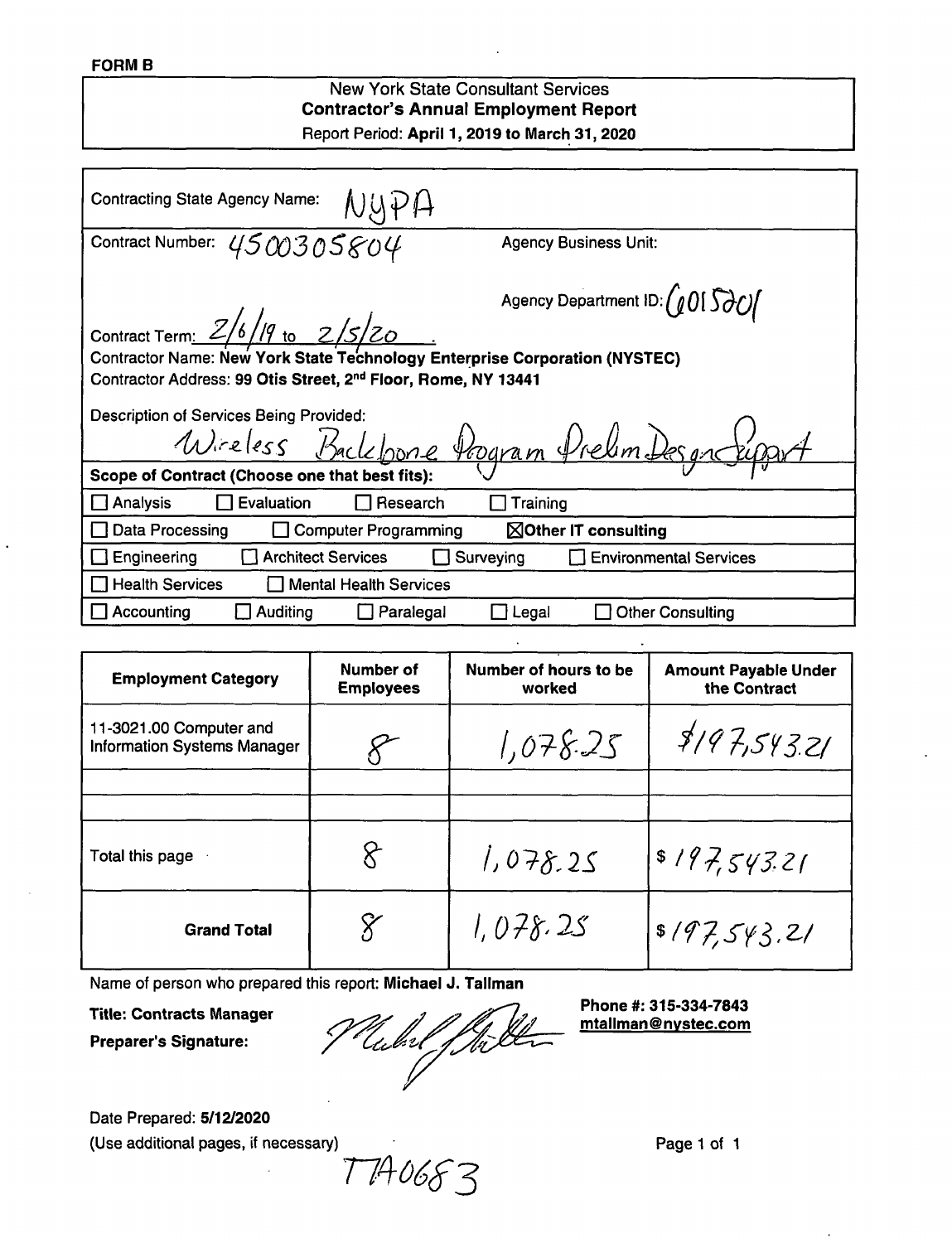#### FORM **B**

| <b>New York State Consultant Services</b><br><b>Contractor's Annual Employment Report</b><br>Report Period: April 1, 2019 to March 31, 2020                                                                                                                                                              |                                            |  |  |
|----------------------------------------------------------------------------------------------------------------------------------------------------------------------------------------------------------------------------------------------------------------------------------------------------------|--------------------------------------------|--|--|
| Contracting State Agency Name: $\sqrt{U\Psi P}$                                                                                                                                                                                                                                                          |                                            |  |  |
| Contract Number: 4500309572                                                                                                                                                                                                                                                                              | <b>Agency Business Unit:</b>               |  |  |
| Agency Department ID: $\int_1 \theta \sqrt{5\theta} d\theta$<br>Contract Term: $\frac{q}{z}$ / $\frac{q}{r}$ to $\frac{q}{z}$ / $\frac{q}{z}$<br>Contractor Name: New York State Technology Enterprise Corporation (NYSTEC)<br>Contractor Address: 99 Otis Street, 2 <sup>nd</sup> Floor, Rome, NY 13441 |                                            |  |  |
| Description of Services Being Provided:<br>Ad Hoc Engineering & Technic Clipport truces<br>Scope of Contract (Choose one that best fits):                                                                                                                                                                |                                            |  |  |
| Evaluation<br>$\Box$ Research<br>Analysis                                                                                                                                                                                                                                                                | Training                                   |  |  |
| Data Processing<br>⊠Other IT consulting<br><b>Computer Programming</b>                                                                                                                                                                                                                                   |                                            |  |  |
| <b>Architect Services</b><br>Engineering                                                                                                                                                                                                                                                                 | <b>Environmental Services</b><br>Surveying |  |  |
| <b>Health Services</b><br><b>Mental Health Services</b>                                                                                                                                                                                                                                                  |                                            |  |  |
| Auditing<br>Accounting<br>Paralegal                                                                                                                                                                                                                                                                      | <b>Other Consulting</b><br>Legal           |  |  |

| <b>Employment Category</b>                                    | Number of<br><b>Employees</b> | Number of hours to be<br>worked | <b>Amount Payable Under</b><br>the Contract |
|---------------------------------------------------------------|-------------------------------|---------------------------------|---------------------------------------------|
| 11-3021.00 Computer and<br><b>Information Systems Manager</b> |                               | 57.25                           | 10,56285                                    |
|                                                               |                               |                                 |                                             |
| Total this page                                               |                               | 57.25                           | \$10,562.85                                 |
| <b>Grand Total</b>                                            |                               | 57.25                           | \$10,562.85                                 |

Name of person who prepared this report: Michael J. Tallman

Title: Contracts Manager Preparer's Signature:

Pluchel Stallen

Phone #: 315-334-7843 [mtallman@nvstec.com](mailto:mtallman@nvstec.com)

Date Prepared: 5/12/2020 (Use additional pages, if necessary)  $\overline{A}$   $\overline{A}$   $\overline{B}$   $\overline{C}$   $\overline{D}$   $\overline{D}$   $\overline{D}$   $\overline{D}$   $\overline{D}$   $\overline{D}$   $\overline{D}$   $\overline{D}$   $\overline{D}$   $\overline{D}$   $\overline{D}$   $\overline{D}$   $\overline{D}$   $\overline{D}$   $\overline{D}$   $\overline{D}$   $\overline$ 

*7^D7{)z.*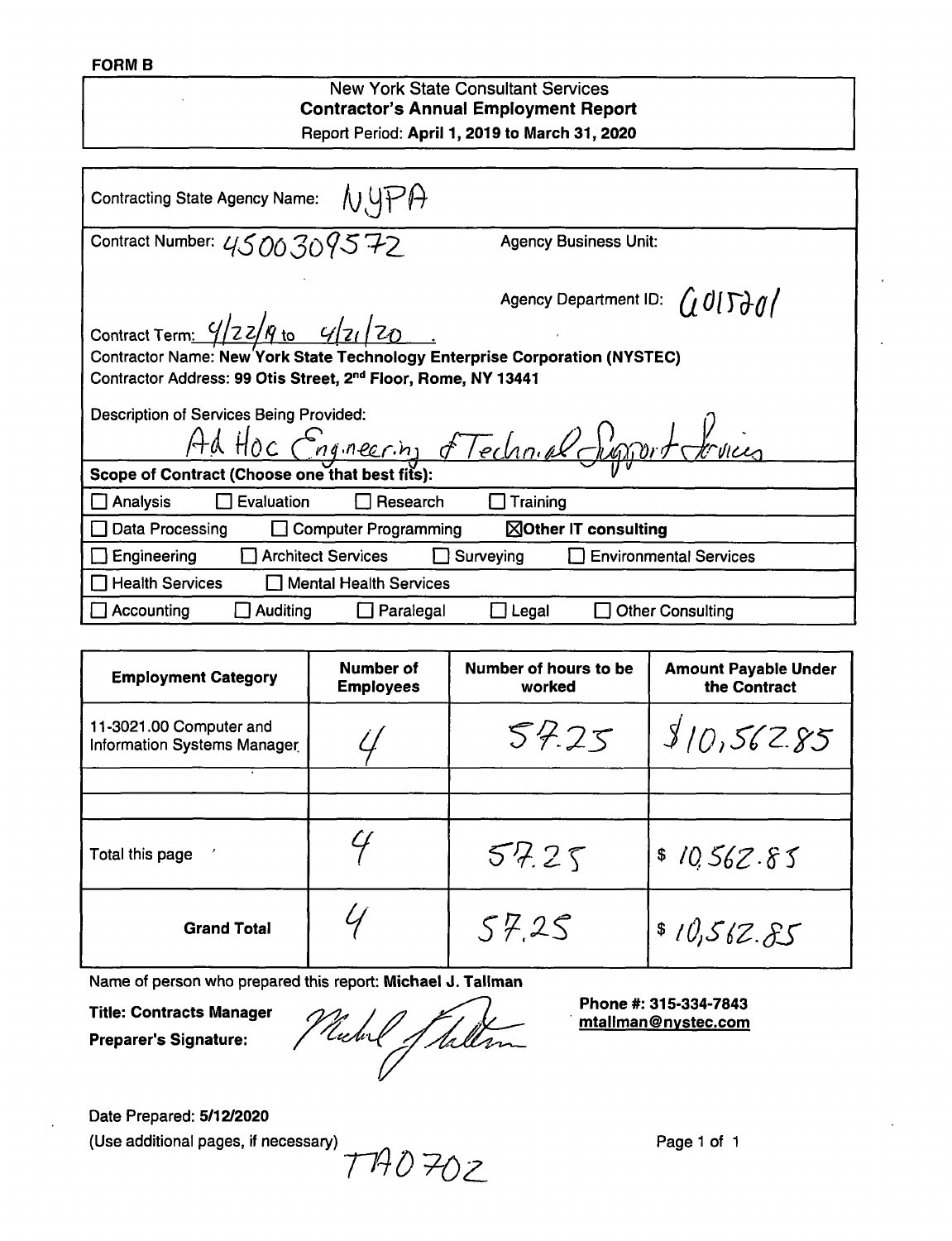AC 3271-S (Effective 4/12)

# **FORMB**

| <b>New York State Consultant Services</b><br><b>Contractor's Annual Employment Report</b>                                                |                                                    |                                         |                                                    |
|------------------------------------------------------------------------------------------------------------------------------------------|----------------------------------------------------|-----------------------------------------|----------------------------------------------------|
|                                                                                                                                          | Report Period: April 1, [2019] to March 31, [2020] |                                         |                                                    |
| <b>Contracting State Agency Name: NYPA</b>                                                                                               |                                                    |                                         |                                                    |
| Contract Number: 4600002885                                                                                                              |                                                    | <b>Agency Business Unit:</b>            | PBCO                                               |
| Contract Term: 12/15/2014 to 12/14/2019                                                                                                  |                                                    | Agency Department ID: 6015200           |                                                    |
| Contractor<br>Name:<br><b>Ecology</b><br>Engineering and Geology, P.C. (EEEGPC) FKA<br>Ecology and Environment Engineering, P.C. (EEEPC) | <b>Environment</b><br>and                          |                                         |                                                    |
| <b>Contractor Address:</b><br>368 Pleasant View Dr<br>Lancaster, NY 14086                                                                |                                                    |                                         |                                                    |
| Description of Services Being Provided: Consulting                                                                                       |                                                    |                                         |                                                    |
| Scope of Contract (Choose one that best fits):                                                                                           |                                                    |                                         |                                                    |
| Evaluation<br>Analysis                                                                                                                   | Research                                           | Training                                |                                                    |
| Data Processing                                                                                                                          | <b>Computer Programming</b>                        | Other IT consulting                     |                                                    |
| <b>Architect Services</b><br>Engineering                                                                                                 | Surveying                                          |                                         | <b>Environmental Services</b>                      |
| <b>Health Services</b>                                                                                                                   | <b>Mental Health Services</b>                      |                                         |                                                    |
| Accounting<br>Auditing                                                                                                                   | Paralegal                                          | Legal<br>Χ□                             | <b>Other Consulting</b>                            |
|                                                                                                                                          |                                                    |                                         |                                                    |
| <b>Employment Category</b>                                                                                                               | <b>Number of</b><br><b>Employees</b><br>r          | <b>Number of</b><br><b>Hours Worked</b> | <b>Amount Payable</b><br><b>Under the Contract</b> |
| None                                                                                                                                     |                                                    |                                         |                                                    |
|                                                                                                                                          |                                                    |                                         |                                                    |
|                                                                                                                                          |                                                    |                                         |                                                    |
|                                                                                                                                          |                                                    |                                         |                                                    |
|                                                                                                                                          |                                                    |                                         |                                                    |
|                                                                                                                                          |                                                    |                                         |                                                    |
|                                                                                                                                          |                                                    |                                         |                                                    |
|                                                                                                                                          |                                                    |                                         |                                                    |
| <b>Grand Total</b><br>$\lambda$                                                                                                          |                                                    |                                         |                                                    |
| Name of person who prepared this report:                                                                                                 | <b>Gerald Strobel</b>                              |                                         |                                                    |
| DocuSigned by:<br>Phone #:<br>Title:<br><b>Manager of Subcontracts</b><br>716-684 8060                                                   |                                                    |                                         |                                                    |
| Preparer's Signature:                                                                                                                    | Gerald Strobel                                     |                                         |                                                    |
| Date Prepared: 5/5/20                                                                                                                    | <b>DEGESIDI K7 E54BA</b>                           |                                         |                                                    |